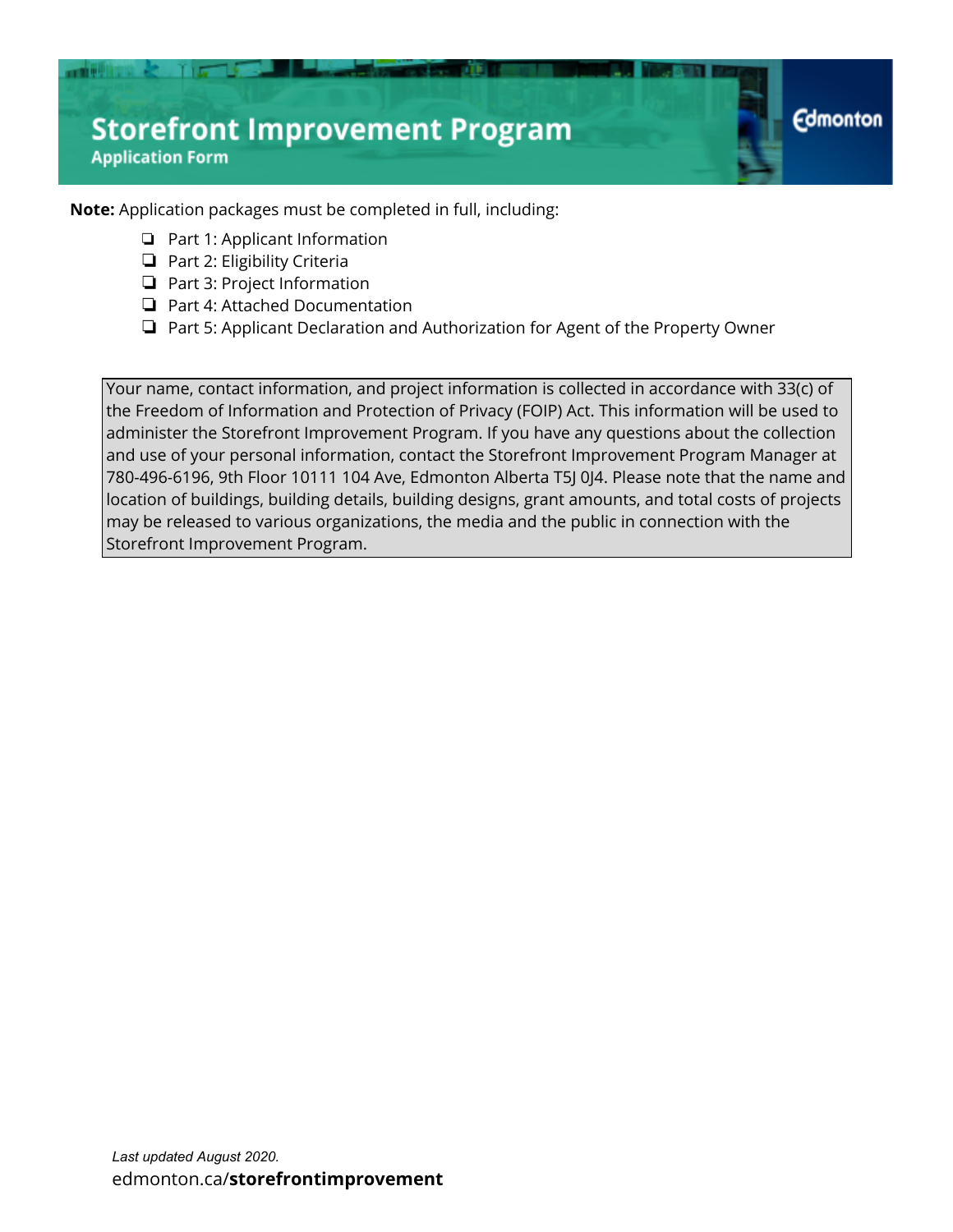#### **Part 1: Applicant Information**

■■理能量 <◎ 千両 →

| *Fill out all fields. Incomplete applications will not be considered or kept on file.                     |  |  |
|-----------------------------------------------------------------------------------------------------------|--|--|
|                                                                                                           |  |  |
|                                                                                                           |  |  |
| Applicant is the: property owner $\Box$ agent of the property owner $\Box$ tenant                         |  |  |
|                                                                                                           |  |  |
|                                                                                                           |  |  |
|                                                                                                           |  |  |
| If the applicant is not the property owner, please fill out the following:                                |  |  |
|                                                                                                           |  |  |
|                                                                                                           |  |  |
|                                                                                                           |  |  |
|                                                                                                           |  |  |
| <b>Project Information</b>                                                                                |  |  |
|                                                                                                           |  |  |
|                                                                                                           |  |  |
| • you can look up your property's legal address at maps.edmonton.ca                                       |  |  |
| Corner Building: $\Box$ yes $\Box$ no $\Box$ unsure                                                       |  |  |
|                                                                                                           |  |  |
| Building Age: __________________________________                                                          |  |  |
| Total Estimated Project Budget _____________________________                                              |  |  |
| Designated Heritage Property: U yes U no<br>unsure                                                        |  |  |
| Have you/do you intend to apply for any other City of Edmonton grant programs to support<br>this project? |  |  |
| Community Mural Grant   Heritage grant   Building Energy Retrofit Accelerator                             |  |  |

лв

33 L

**Edmonton**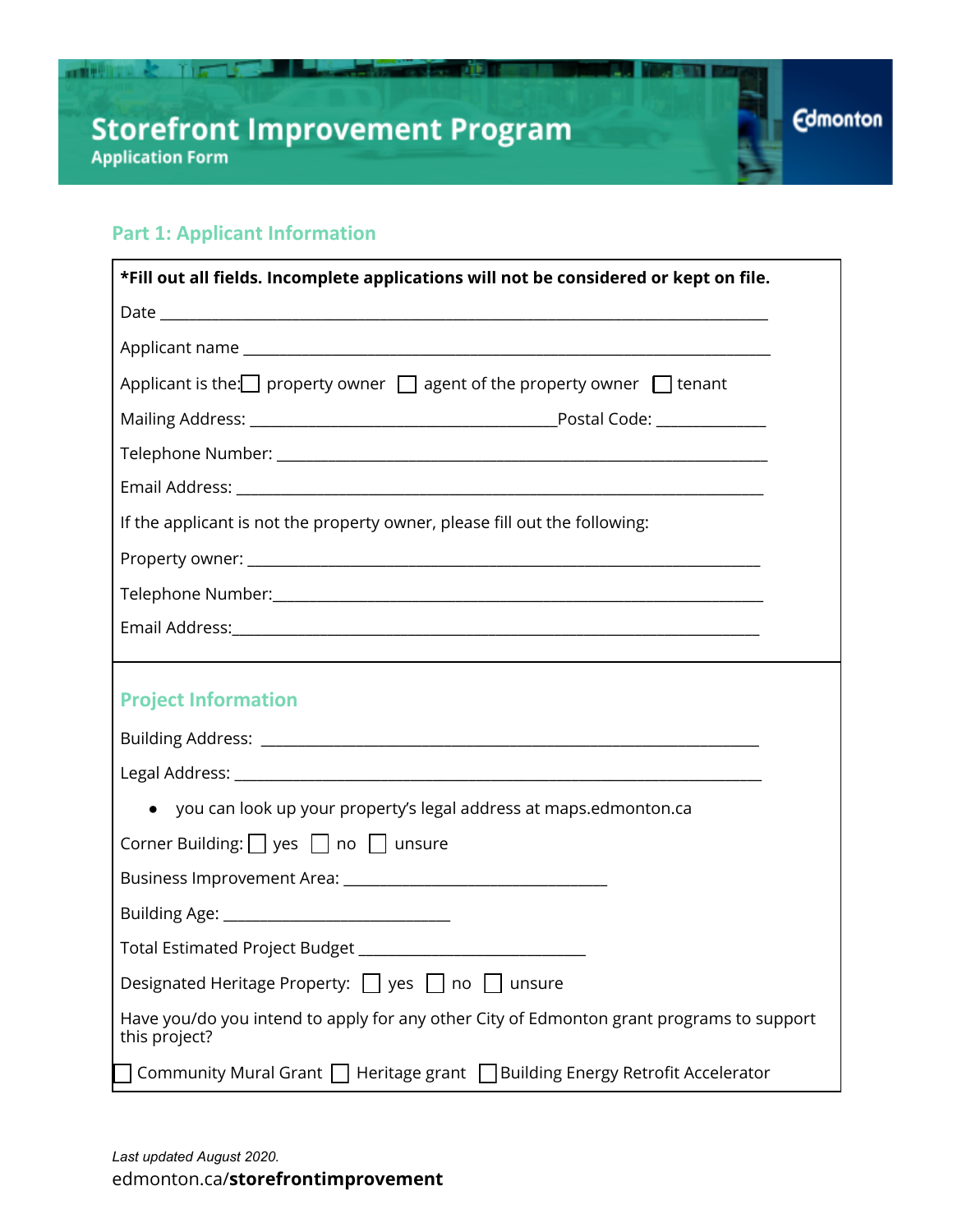#### **Part 2: Eligibility Criteria**

 $\overline{\Gamma}$ 

| In order to be eligible for the Storefront Improvement Program, all of the following criteria<br>must be met:                                                                                                                                                                                                                                                                                                                                                                                                                                                                                  |  |  |
|------------------------------------------------------------------------------------------------------------------------------------------------------------------------------------------------------------------------------------------------------------------------------------------------------------------------------------------------------------------------------------------------------------------------------------------------------------------------------------------------------------------------------------------------------------------------------------------------|--|--|
| Building has a ground floor commercial use.<br>$\Box$ Building is located within a Business Improvement Area or other Council-approved<br>area.<br>Building is 20 years old or older.<br>$\Box$ At the end of the project, and for the 5 year maintenance period, I understand that:<br>$\Box$ All glazing will be clear. Mirrored or tinted films, large window appliques or vinyl<br>wraps are not permitted.<br>Security shutters and/or interior bars over windows and/or doors are not permitted.<br>I have met with/called the Program Manager to discuss this project, and the program. |  |  |
|                                                                                                                                                                                                                                                                                                                                                                                                                                                                                                                                                                                                |  |  |
| Eligible projects must include at least three improvements, one of which must be a critical<br>improvement. Please describe all improvements that will be included in your project, making<br>sure to check off at least one of the listed critical improvements.                                                                                                                                                                                                                                                                                                                              |  |  |
| Critical Improvements (check at least one):                                                                                                                                                                                                                                                                                                                                                                                                                                                                                                                                                    |  |  |
| $\Box$ Redesign the storefront (i.e. enlarging, adding or moving windows and doors)<br>$\Box$ Replacing windows and/or doors<br>$\Box$ Re-cladding the building with new materials (excluding paint or cleaning)<br>Adding new awnings or canopies<br>$\Box$<br>Installing new permanent patios or other active streetfront uses (does not include<br>$\Box$<br>sidewalk cafes)<br>$\Box$ Installing new accessibility features such as ramps or handrails                                                                                                                                     |  |  |
| Other Improvements (eg. electrical upgrades, new lighting, architectural features, etc.):                                                                                                                                                                                                                                                                                                                                                                                                                                                                                                      |  |  |
| 1.<br>2.<br>4.<br><u> 1980 - Jan Samuel Barbara, martin da shekara ta 1980 - An tsara tsara tsara tsara tsara tsara tsara tsara tsa</u><br>5.<br><u> 1980 - Johann John Stein, markin film yn y brening yn y brening yn y brening yn y brening y brening yn y bre</u><br>6.<br>and the control of the control of the control of the control of the control of the control of the control of the<br>(please attach a list if more space is necessary)                                                                                                                                           |  |  |

иm

31 L

**Edmonton** 

 $\overline{\phantom{a}}$ 

*Last updated August 2020.* [edmonton.ca/](http://edmonton.ca/storefrontimprovement)**[storefrontimprovement](http://edmonton.ca/storefrontimprovement)**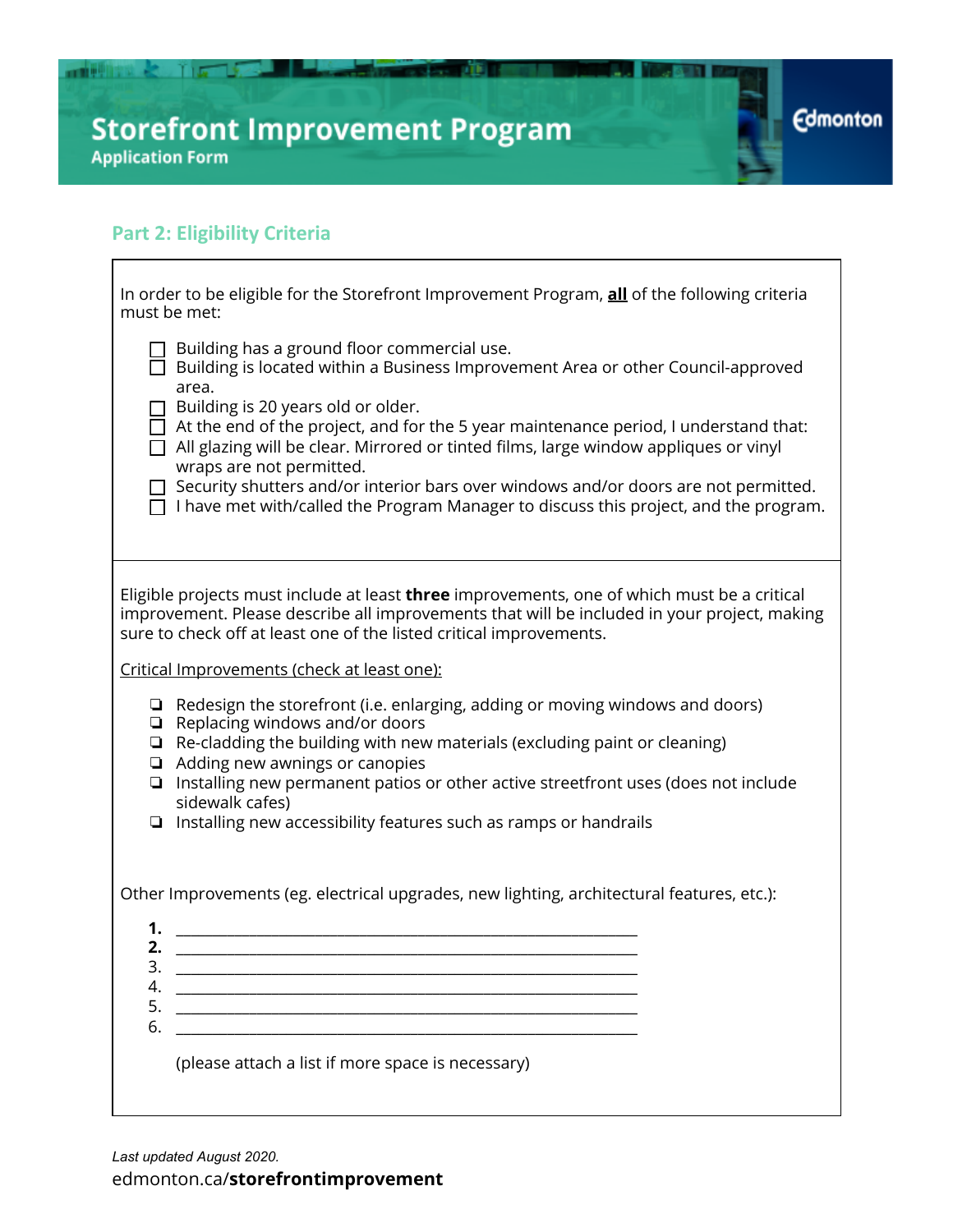#### **Part 3: Project Information**

■■理想集 & 了」 「

| Projects that apply to the Storefront Improvement Program will be evaluated based on the<br>impact and extent of the improvements, not on the existing characteristics of the building.                                                                                           |  |  |  |  |
|-----------------------------------------------------------------------------------------------------------------------------------------------------------------------------------------------------------------------------------------------------------------------------------|--|--|--|--|
| Provide a brief description of why you are doing this work. What will the benefit to you and/or<br>the business and/or the area be? (ex. A more attractive building, better accessibility,<br>increased safety, better visibility for the business tenant, etc - be descriptive!) |  |  |  |  |
|                                                                                                                                                                                                                                                                                   |  |  |  |  |
|                                                                                                                                                                                                                                                                                   |  |  |  |  |
|                                                                                                                                                                                                                                                                                   |  |  |  |  |
|                                                                                                                                                                                                                                                                                   |  |  |  |  |
|                                                                                                                                                                                                                                                                                   |  |  |  |  |
| These are the principles by which your project will be evaluated. How does your project do<br>these things? Please refer to the Storefront Improvement Program Guide for details and<br>examples of ways to address each design principle.                                        |  |  |  |  |
| Check each design principle that the improvements address:                                                                                                                                                                                                                        |  |  |  |  |
| $\Box$ Projects contribute to a lively pedestrian street.<br>$\Box$ Improvements should showcase the business(es), building and BIA.<br>$\Box$ Renovations fit a human scale.                                                                                                     |  |  |  |  |
| $\Box$ Projects should address all four seasons.                                                                                                                                                                                                                                  |  |  |  |  |
| $\Box$ Projects should support accessibility.<br>$\Box$ Projects contribute to safe streets.                                                                                                                                                                                      |  |  |  |  |
| Projects increase the energy efficiency and climate resiliency of the building.                                                                                                                                                                                                   |  |  |  |  |
| Note: Properties with front parking lots must significantly improve the connection and safety<br>for pedestrians between the building and the public sidewalk.                                                                                                                    |  |  |  |  |
| Provide a description of how the project achieves the design principles you selected:                                                                                                                                                                                             |  |  |  |  |
| 1. Projects contribute to a lively pedestrian street.                                                                                                                                                                                                                             |  |  |  |  |
|                                                                                                                                                                                                                                                                                   |  |  |  |  |
|                                                                                                                                                                                                                                                                                   |  |  |  |  |
|                                                                                                                                                                                                                                                                                   |  |  |  |  |

**Edmonton** 

*Last updated August 2020.* [edmonton.ca/](http://edmonton.ca/storefrontimprovement)**[storefrontimprovement](http://edmonton.ca/storefrontimprovement)**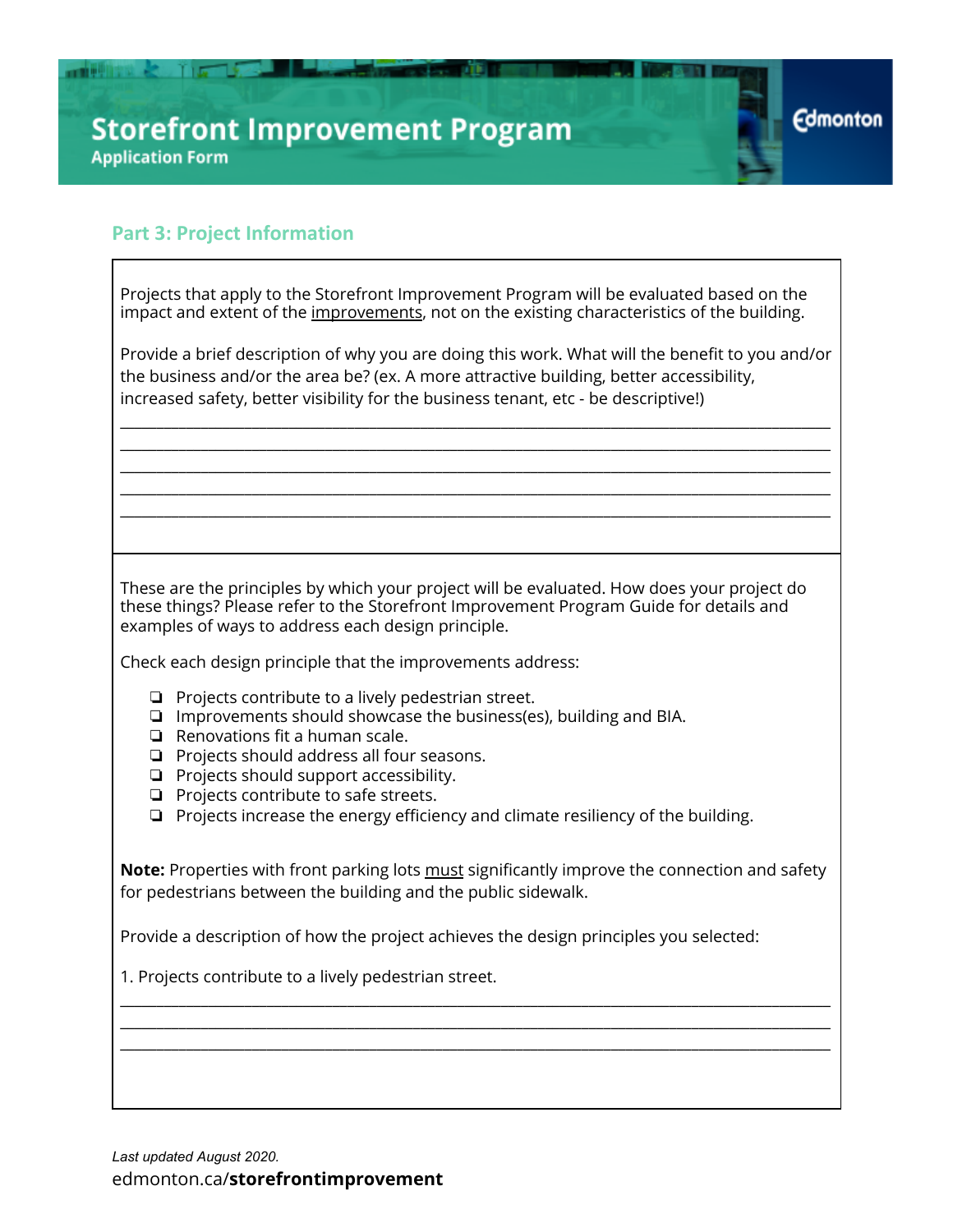2. Improvements should showcase the business(es), building and BIA.

**Edmonton** 

3. Renovations fit a human scale.

**THE REAL PROPERTY OF STATE** 

4. Projects should address all four seasons.

5. Projects should support accessibility.

6. Projects contribute to safe streets.

7. Projects increase the energy efficiency and climate resiliency of the building.

Properties with front parking lots must significantly improve the connection and safety for pedestrians between the building and the public sidewalk.

How does this project significantly improve the connection and safety for pedestrians between the building and the public sidewalk?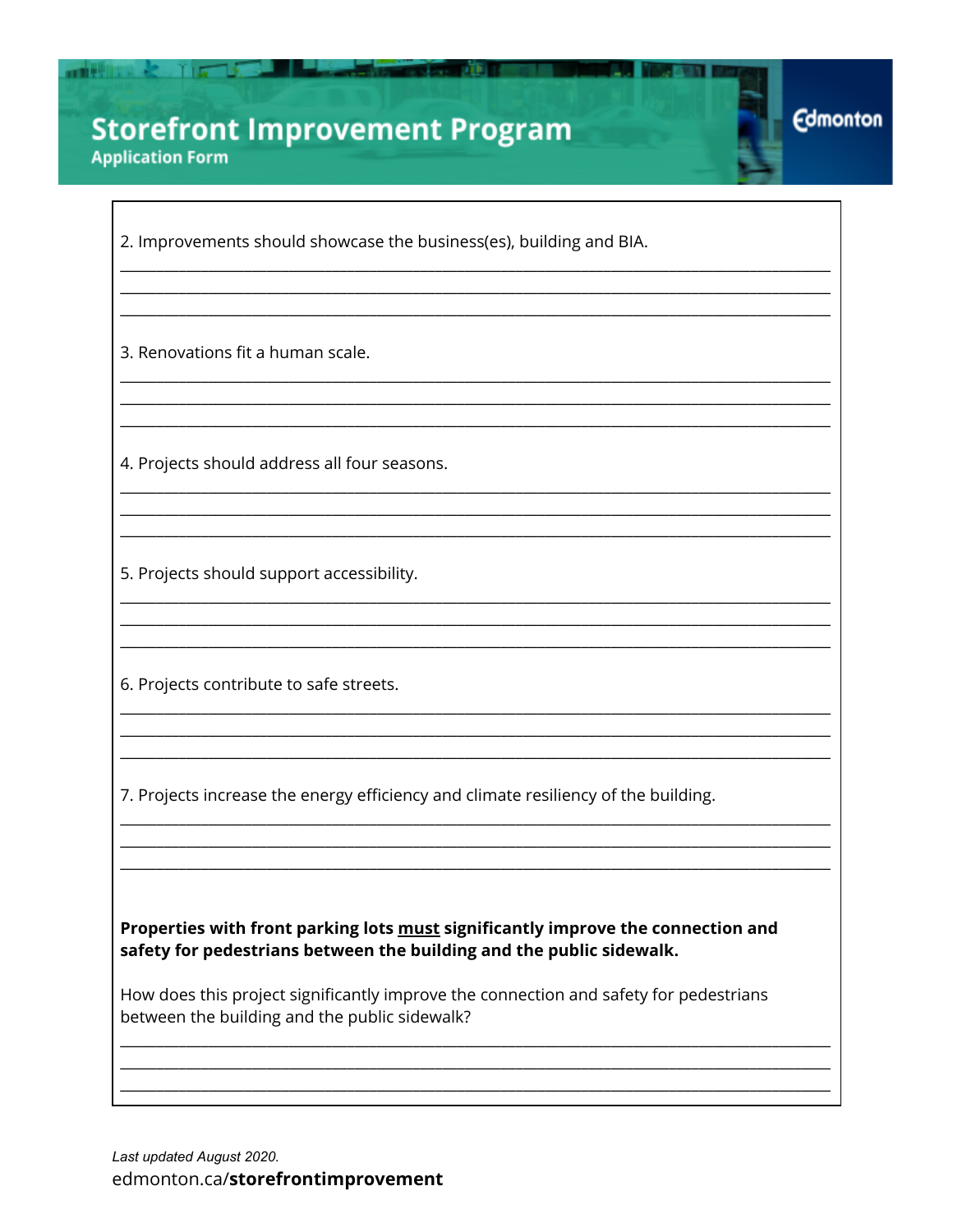#### **Part 4: Attached Documentation**

■ 東東県 東京 一 大人

 $\blacksquare$ 

To complete the application package, please attach the following documents:

- ❏ Three photos of the existing storefront. For corner buildings, please include photos of both sides of the building that face the sidewalk.
- ❏ All relevant project design details, including:
	- ❏ Mandatory: a site plan
	- ❏ Mandatory: Elevations
	- ❏ Detailed drawings, photos, samples or brochures of key features (ex. Lighting and/or signage) (if available)

**Edmonton** 

❏ Renderings showing the finished project (if available)

The City will pull the Land Title and perform a Corporate Registry Search to confirm the legal address and property ownership.

Additional information may be required depending on the nature of your project. The Program Manager will contact you for more information if necessary.